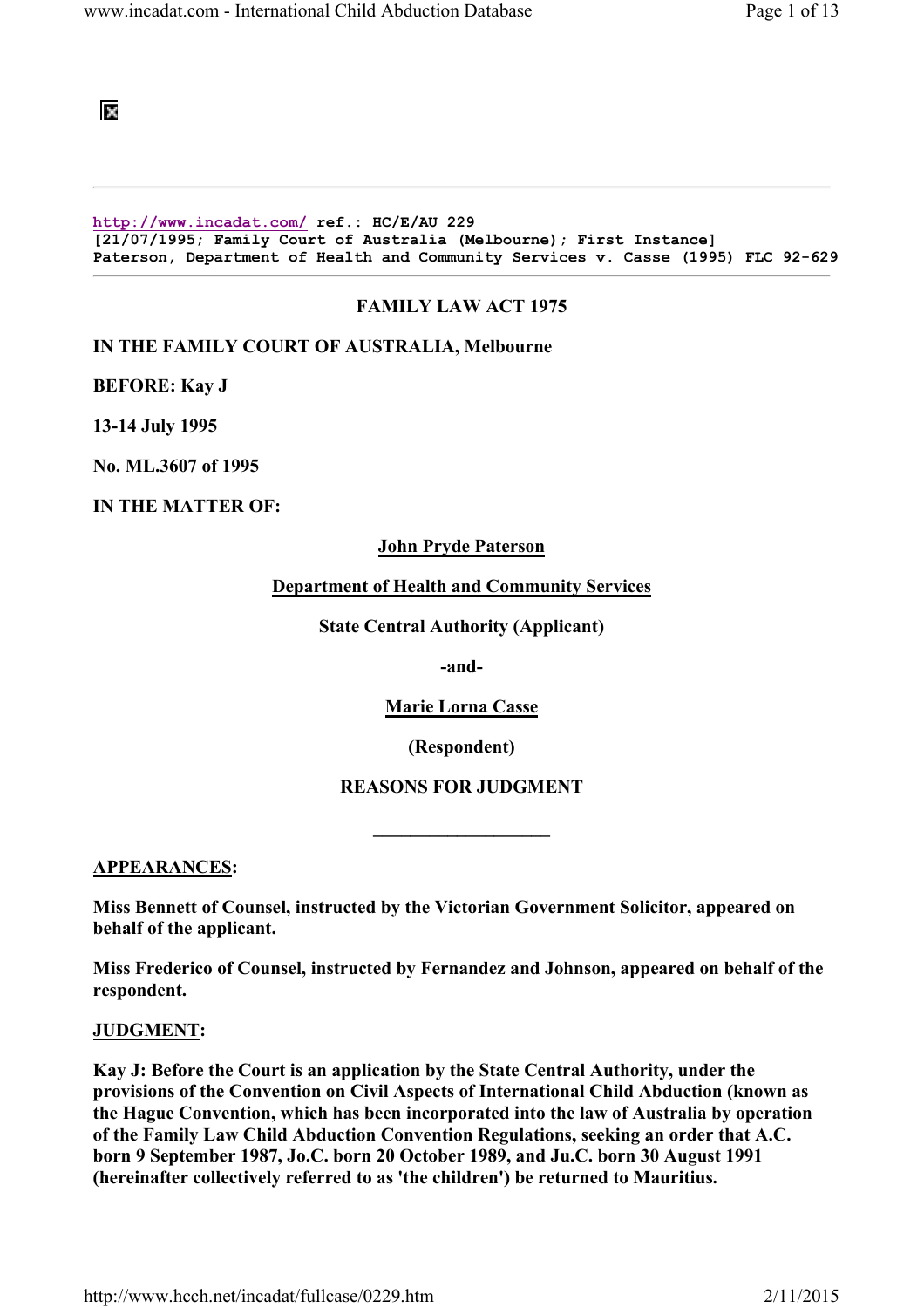The respondent to the proceedings is the children's mother, M.C. (hereinafter referred to as "the wife").

The parents of the children being the wife and M.C. (hereinafter referred to as 'the husband') were both born in Mauritius and are citizens of Mauritius. They married in Mauritius on 20 February 1986. The children were all born in Mauritius. On 5 January 1993 the husband and the wife completed an Application for Migration to Australia on behalf of themselves and the children, and lodged the application with the Department of Immigration Local Government and Ethnic Affairs at Nairobi in Kenya.

At some time prior to mid-1993 the wife's mother had migrated to Australia as the spouse of an Australian citizen she had met in Mauritius. Some time after her arrival in Australia the wife's mother had obtained permanent resident status.

In December 1994 the husband the wife applied to the Australian High Commission in Mauritius for Visitors' Visas for themselves and the children to enable them to come to Australia. Although the visitors' visas would only entitle their holders to remain in Australia for a maximum period of three months from the date of first entry, and although the parties had to give certain undertakings which will be referred to shortly, it was the wife's case that the husband and wife intended to endeavour to change their visa status once they got to Australia to that of permanent residents.

It is common ground that the parties sold much of their furniture, including beds, a refrigerator and a motor vehicle before leaving Mauritius. The wife gave evidence which was not contradicted that she brought with her all of her personal possessions. She said the only thing left behind was some surplus furniture.

The husband and the wife were each granted visas on 13 January 1995 (including visas for the children) which contained the following:

CLASS TR VISITOR P<<

SUB CLASS 670

CONDITIONS MIG. REGS. SCHED.8

8101 NO WORK

### 8201 MAX 3 MONTHS NON - FORMAL STUDY GRANTED 13 JAN 95. MUST NOT ARRIVE AFTER 13 JAN 1996 MULTIPLE TRAVEL. HOLDER(S) PERMITTED TO REMAIN IN AUSTRALIA FOR 03 MONTHS FROM DATE OF EACH ARRIVAL.

From a document bearing government Printers' Note PT.983i-(5.94) issued by the Department of Immigration and Ethnic Affairs being an information sheet provided to applicants for visitors' visas, it appears that each of the parties had to given undertakings that -

\* they would possess or have access to sufficient funds for living expenses and return travel without the need to work while in Australia;

\* will leave Australia before or at the end of their authorised period of stay;

- \* would not seek authority during their visit to settle permanently in Australia;
- \* would not work or attend a formal course of study during their visit; and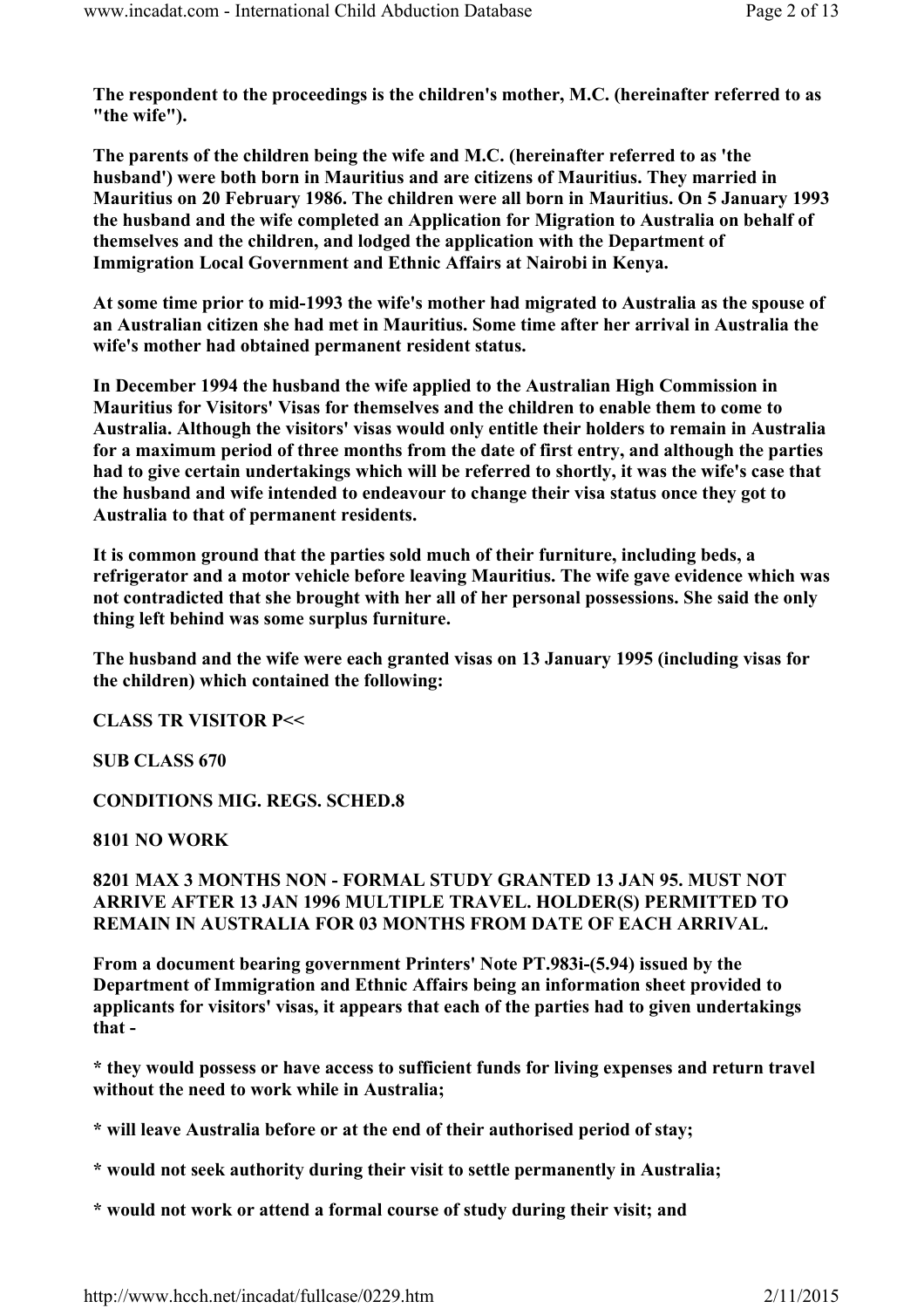\* had no outstanding debts to the Commonwealth of Australia.

On 17 January 1995 the husband, the wife and the children arrived in Australia. By 2 February 1995 the husband and the wife attended upon a firm of solicitors, Barlow and Co., for certain advice relating to their immigration status. The husband could speak fluent English and the wife only halting English basically understanding only French. They were given certain advice by the solicitors and the husband over the ensuing weeks paid solicitors' fees in the sum of \$2,255.

Notwithstanding the advice of the Department relating to the conditions of their visitor's visa, the wife was apparently able to apply, whilst in Australia, to remain permanently in Australia on the ground that her mother was dependent upon her. She was given the title "main applicant". By reason of her status as main applicant, her husband and children were apparently entitled to be given consideration for permanency.

On 16 February 1995 both the wife and the husband signed the necessary application, the husband compiling in his own hand a list of reasons to be submitted to the relevant authorities as to why the application should be granted.

The document executed on 16 February 1995 was a draft application. The final application was executed by the husband and the wife on 21 February 1995 and subsequently lodged with the appropriate department.

Whether or not the parties had intended to come to Australia as bona fide visitors or under a ruse with the intent of endeavouring to permanently stay in Australia once they got here, I am satisfied that by 2 February 1995 both the husband and the wife had formed the intention to permanently reside in Australia subject only to the vagaries of the immigration laws. They, together with the children, were present in Australia and intended to stay here as long as the Immigration Department would let them. The evidence did not disclose when if ever, the husband and the wife would return to Mauritius again.

Some time after the parties put in effect their application to remain in Australia the relationship between them deteriorated. It is common ground of the parties that by the middle of March the wife had commenced an intimate relationship with one G.C. Whilst the husband alleges he had his suspicions prior to that date, both the wife and Mr C. swear the relationship did not commence until 13 March 1995. Mr C. was not cross-examined on his affidavit.

It is perhaps a convenient time for me to indicate that I was not thoroughly satisfied as to the accuracy of the evidence of either party. Emotions were running high and English is not the native tongue of either of the parties. I do not want to suggest that either party has set out to mislead the Court, but I felt that some of the evidence of the parties, especially that of the husband was coloured by their emotions in the circumstances.

The evidence is less than satisfactory as to the comings and goings of the parties between late February and 20 March 1995. It would appear that the husband and wife together with the children lived first with the wife's mother in accommodation that was inadequate for all six people. Whether by reason of the state of their relationship or by reason of the congested accommodation, the husband, wife and children moved to a bungalow at the rear of the premises in \*\*\* Street, Reservoir. There was apparently an argument between the husband and the wife about 4 March 1995 when the husband threatened to take the children back with him to Mauritius.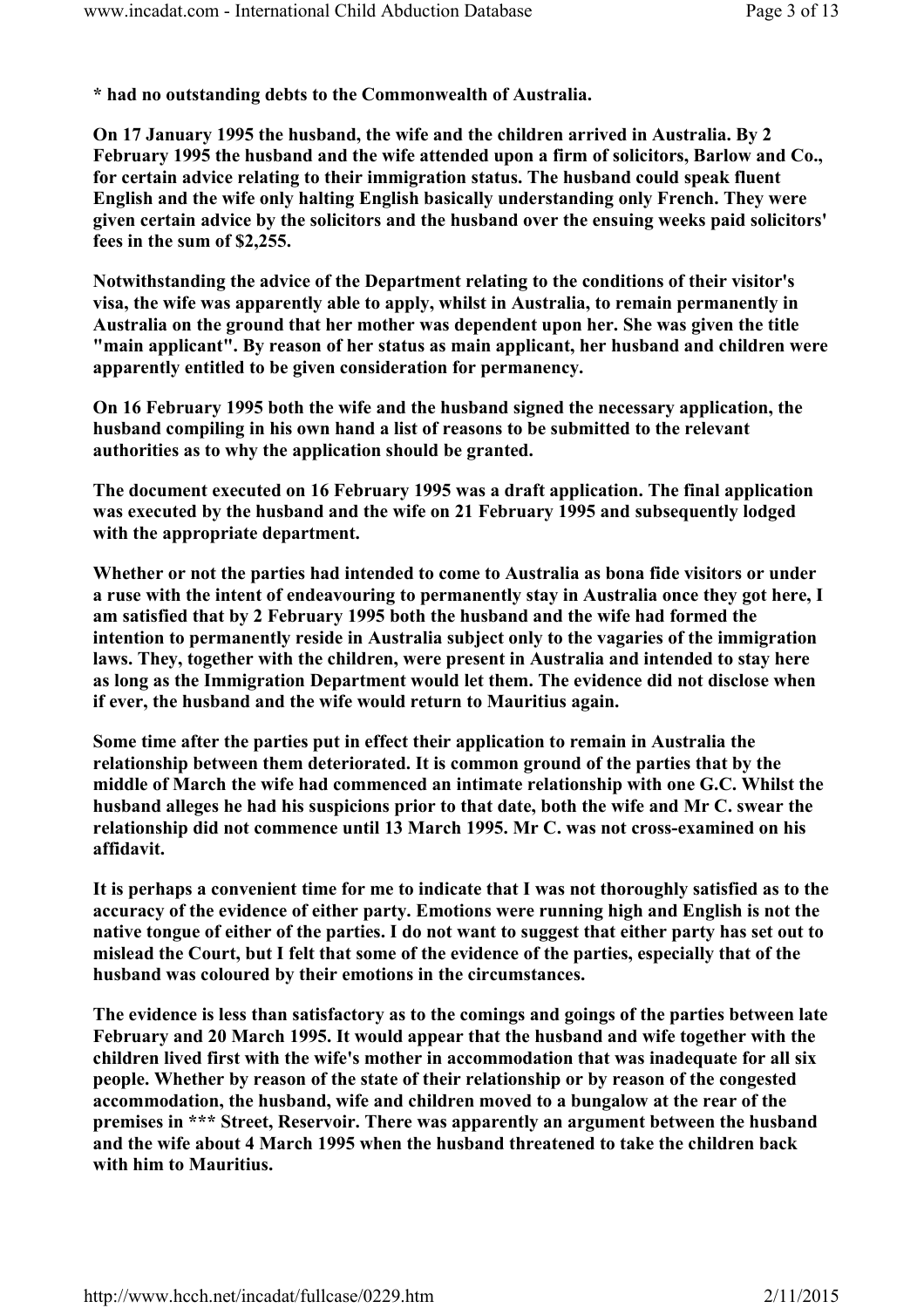On 18 March 1995 some five days after the wife admitted her relationship with Mr C. became intimate, the husband locked his wife and mother-in-law out of their home, but retained the children. On 19 March he told the wife that he was intending to return with the children to Mauritius. The wife begged the husband to return the children to her. Eventually on 22 March the husband returned the children to the wife. However on 20 March he wrote to Messrs Barlow and Co. a letter saying the following:

"I wish to advise the company that I am withdrawing my-our ex-wife and I application for permanent residents citizenship at this stage. Would you please reimburse the money placed in your trust Fund as soon as practically possible. In intend flying back to my Country as soon as we possibly can, with my three children."

Whatever had been the husband's intentions when he wrote that letter, I am satisfied that by 24 March 1995 he had changed his mind. He and the wife both signed a letter to Barlow and Co. in his hand-writing which read as follows:

"Sir,

Due to some change in circumstances we hereby make a joint letter, Lorna Casse.

We have come to an agreement that both of us will continue to forward our application for permanent residence on the same ground, i.e.. Lorna Casse Principal Applicant and Manson Casse, spouse of applicant. The three children included are A, JO and JU. We declare that as from this date, we will act jointly in every matters concerning the application."

It was the husband's evidence that he was hopeful of a reconciliation and he signed the letter, believing a reconciliation would take place. It is also his evidence that the family would pack up and return to Mauritius. He said that he agreed to go to Sydney for some days and that upon his return the family would leave when he got back. He was gone three days and came back on 27 March 1995. He said he was then informed by the wife that he had already been removed from the immigration application because of his letter of 20 March 1995, and would not be put back on it. He was further informed that the wife was not going to go back to Mauritius with him, nor would she let the children go.

The wife's evidence was that there was no discussion about the parties' returning to Mauritius at all. She accepts that there was discussion about reconciliation, but always on the grounds that the parties would continue to live in Australia.

As to the events surrounding the 24 and 27 March 1995, I prefer the wife's evidence. I am satisfied that on 27 March 1995 the husband learned that the wife saw little or no future in their relationship. He probably told her at that time that he wanted to go to Mauritius and would insist upon the children going back too.

There was much coming and going between the parties over the next few weeks. At one time the wife sought and obtained intervention orders against the husband. She sought and obtained ex parte in this Court, custody orders relating to the three children and a restraint on the husband removing the children from Australia. The husband had taken the child Ju, in a motor vehicle and headed off towards Adelaide with him accompanied by some other friends. He dumped the other friends beside the road in Ararat. They informed the police who in turn informed the wife of his behaviour.

The husband made telephone contact with the wife on 6 April whilst she was at the Family Court obtaining the custody orders. I am satisifed he knew about their existence. He returned the child Ju to the wife that day, and then spent some time with friends in Sydney.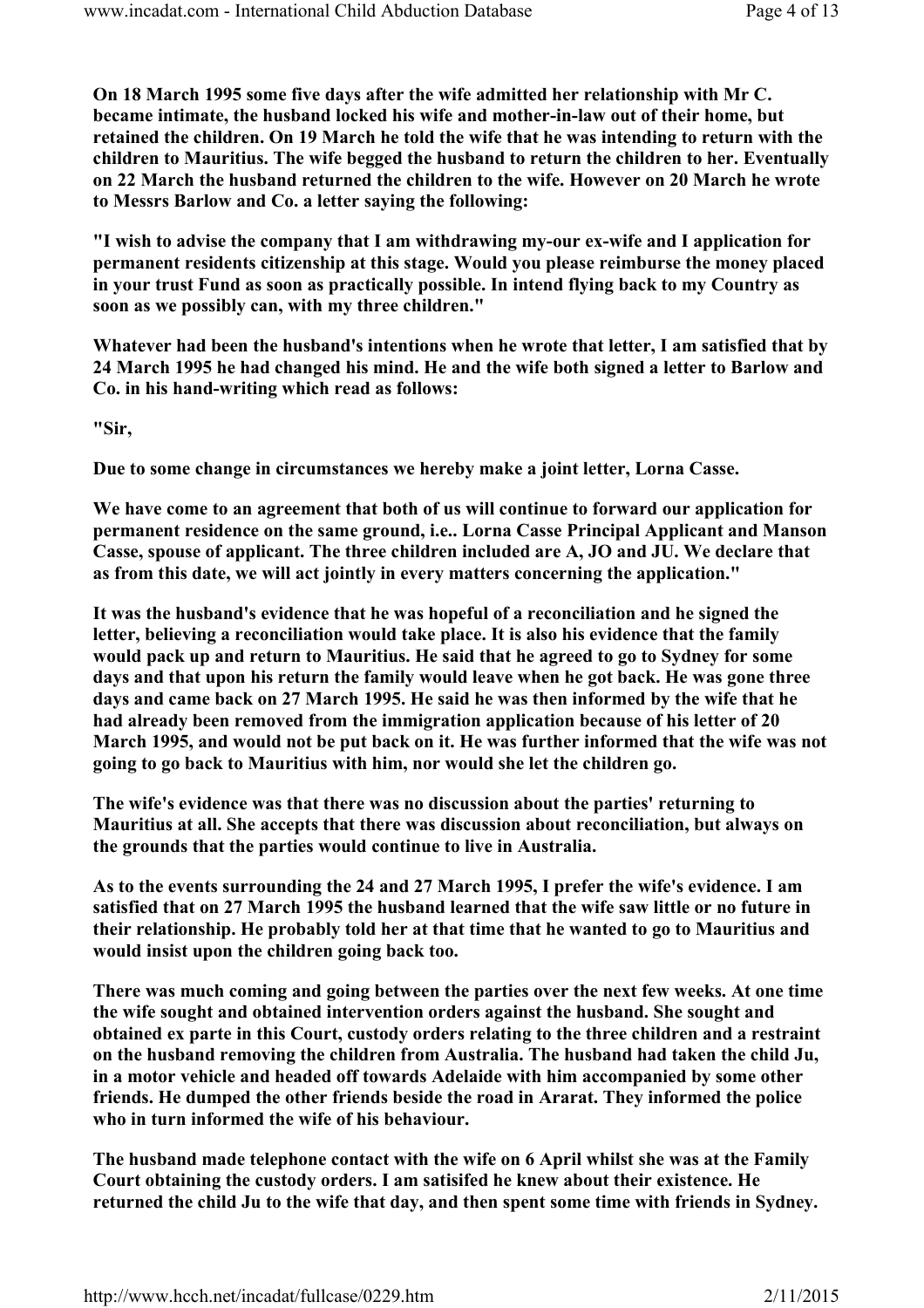The husband returned to Victoria on or about 27 April 1995. The parties met on several occasions after that. The wife and children stayed with the husband for three or four nights in the husband's room in Fitzroy. The husband thought this was clear evidence of the wife's care for him. She said she did it because she was scared that he might abduct the children.

The next day after the wife had returned to live with her mother the husband purchased a bed and moved into the mother's home where he stayed with the wife until 29 May 1995.

I am satisfied that the situation was very fluid. The husband was urging the wife to give up her boyfriend and return to him. She was sending out mixed signals to the husband. She was well aware at that time that the husband wanted the children to be returned to Mauritius in the event that there was no reconciliation. In paragraph 39 of her affidavit filed 12 July 1995 she said:

"I say that the husband suggested that I discontinue the application for custody in the Family Court, and he would stop his application of the children be returned to Mauritius if I would stop all contact with Mr C."

Whilst the husband alleges again that on 29 May 1995, the parties reached agreement that they would return to Mauritius with the children as soon as possible, I accept that at no time has the wife moved away from her view that she would like to stay in Australia if at all possible.

By early June 1995 the wife decided to place some breathing space between her and the husband and she and Mr C. moved to an address in Hastings, which was not disclosed to the husband. It was after that event that the husband obtained advice that he may be able to bring proceedings for the return of the children to Mauritius under the provisions of the Hague Convention.

On 3 July 1995 the State Central Authority filed its application in these proceedings seeking a return of the children to Mauritius.

The Hague Convention came into force in Australia on 1 January 1987. Mauritius acceded to the Hague Convention on 1 January 1994.

Regulation 13 of the Child Abduction Convention Regulations provides:

Where the Commonwealth Central Authority receives an application in respect of a child removed from a convention country to Australia and is satisfied that the application is an application to which the Convention applies and is in accordance with the requirements of that Convention, the Commonwealth Central Authority shall take action under the Convention to secure the return of the child to the applicant.

Regulation 15 of the Regulations provides:

(1) The responsible Central Authority may, in relation to a child removed to Australia, apply to a court having jurisdiction under the Act for:

...

(d) an order for the return of the child to the applicant.

...

(2) A court may, in respect of: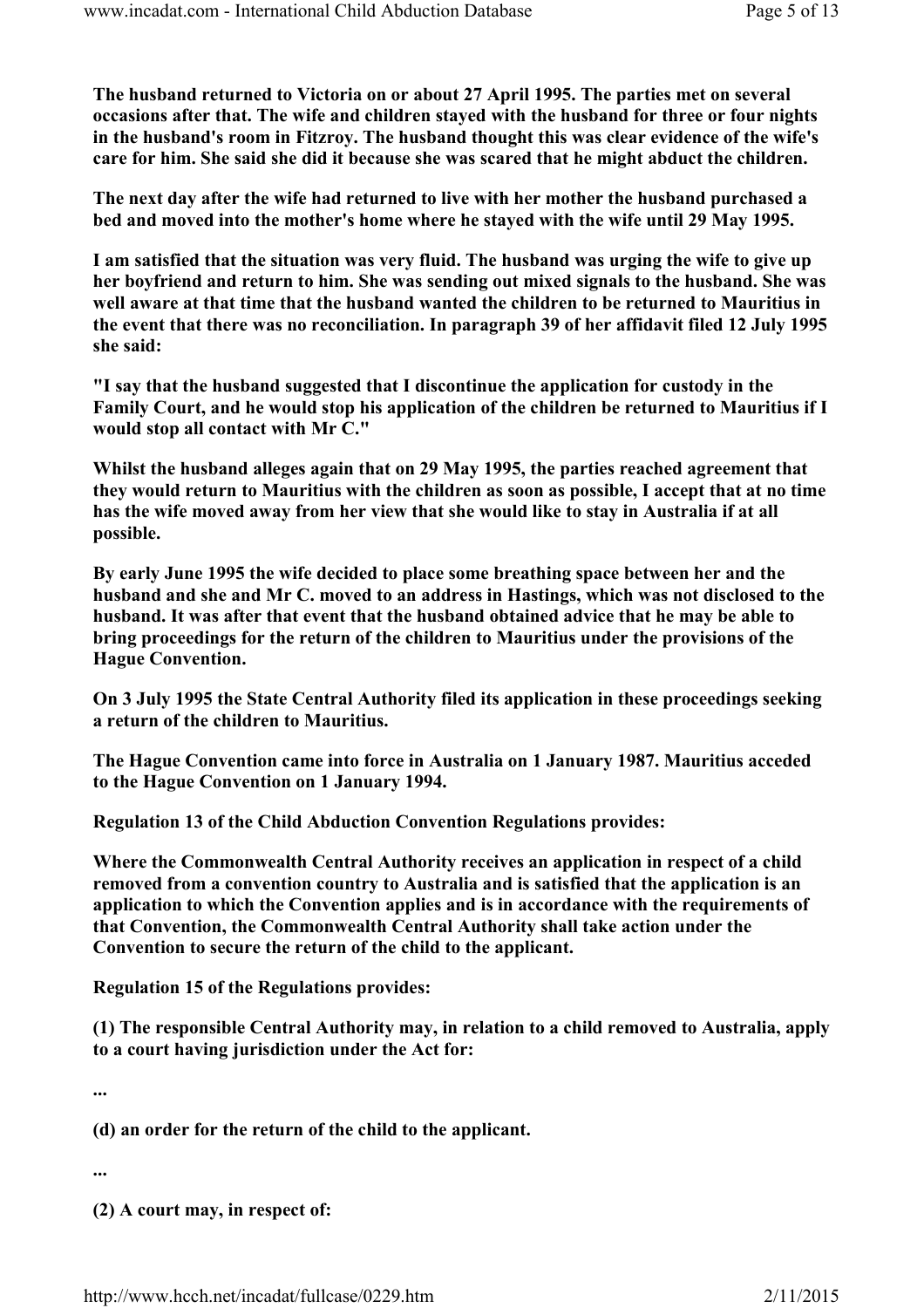(a) an application made under subregulation (1); or

(b) an answer, or an answer and cross application, made under subregulation (1B);

make an order mentioned in subregulation (1) or any other order that the court thinks fit.

Regulation 16 of the Abduction Regulations provides:

(1) Subject to subregulation (3), a court shall order the return of a child pursuant to an application made under subregulation 15 (1) if the day on which that application was filed is a date less than one year after the date of the removal of the child to Australia.

...

(3) A court may refuse to make an order under subregulation (1) or (2) if it is satisfied that:

(a) the person, institution or other body having the care of the child in the convention country from which the child was removed was not exercising rights of custody at the time of the removal of the child and those rights would not have been exercised if the child had not been removed, or had consented to or acquiesced in the child's removal; (b) there is a grave risk that the child's return to the applicant would expose the child to physical or psychological harm or otherwise place the child in an intolerable situation;

...

By operation of Regulation 2, "Removal" of a child means: "the wrongful removal or retention of a child within the meaning of the Convention".

Article 3 of the Convention provides insofar as is relevant:

The removal or the retention of a child is to be considered wrongful where -

(a) it is in breach of rights of custody attributed to a person, an institution or any other body, either jointly or alone, under the law of the State in which the child was habitually resident immediately before the removal or retention; and

(b) at the time of removal or retention those rights were actually exercised, either jointly or alone, or would have been so exercised but for the removal or retention.

The rights of custody mentioned in subparagraph (a) above, may arise in particular by operation of law or by reason of a judicial or administrative decision, or by reason of an agreement having legal effect under the law of that State.

Article 5 provides:

For the purposes of this Convention -

(a) rights of custody shall include rights relating to the care of the person of the child and, in particular, the right to determine the child's place of residence;

Three issues arise in these proceedings.

1. The important threshold question is in what country were these children habitually resident when it is alleged that they were wrongfully retained within the meaning of the Hague Convention?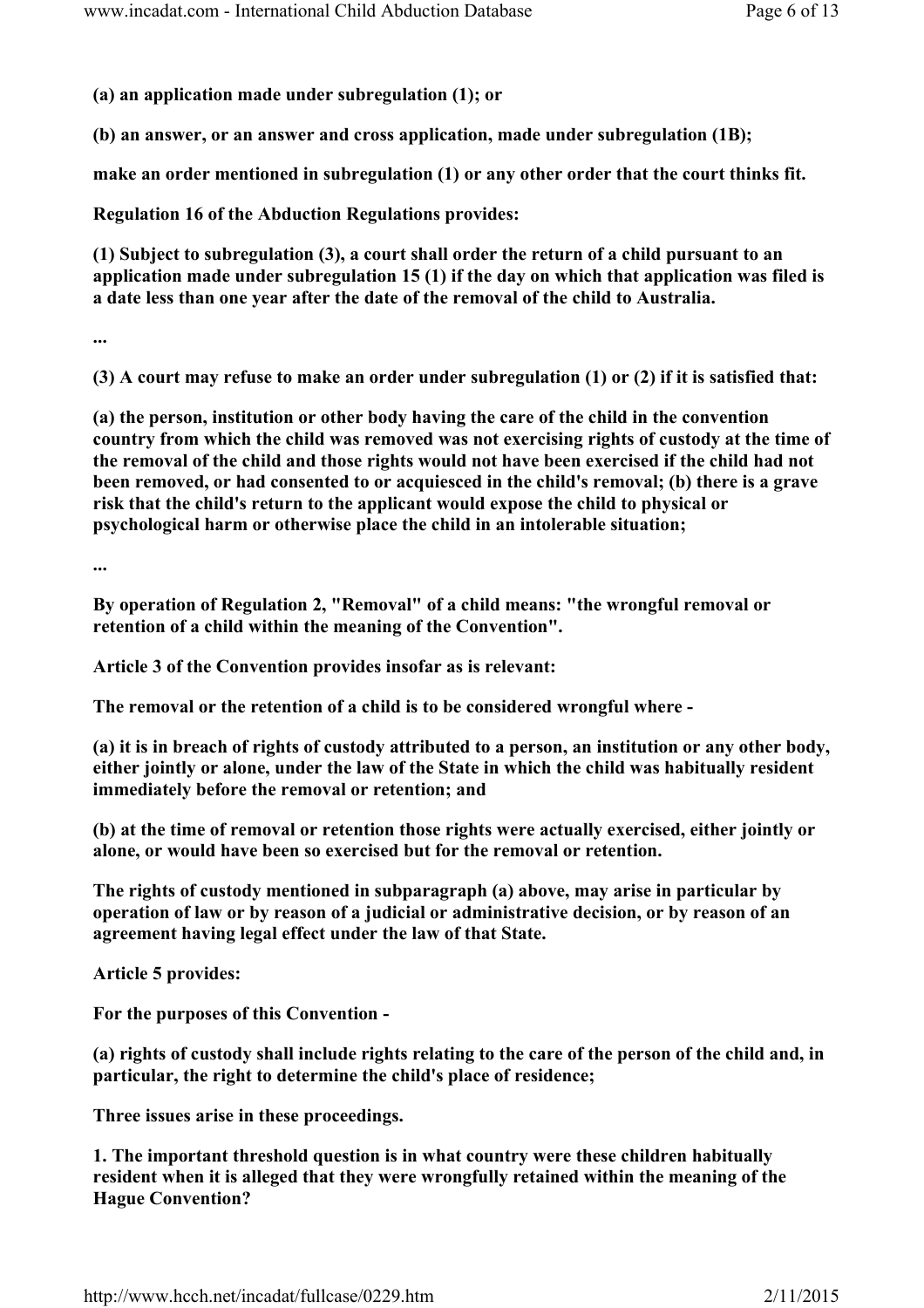# 2. If they were wrongfully retained in Australia within the meaning of the Convention has the husband acquiesced in the retention?

3. Are any other Reg 16 defences applicable?

# Acquiescence

Counsel for the State Central Authority pointed directly to the events of 27 March 1995 as constituting the wrongful retention. It was on that date that the husband alleged the wife told him that she was not intending to return to Mauritius with the children contrary to his wishes.

It is clear from the evidence that whatever changes of attitude there had been between the parties from the time their relationship seriously deteriorated early in March 1994, until 24 March 1994, on that date the husband and wife signed the letter agreeing to continue with their application for permanent residence in Australia. Any previous disputes about whether the children should or should not stay in Australia had then been compromised.

In my view if there had been prior to 24 March 1994, a wrongful retention of the children within Australia by the wife, the husband's behavior on 24 March 1995 in executing the document amounted to an acquiescence in such conduct. However, the husband then indicated on 27 March 1995 when the wife informed him that she no longer wished to reconcile with him, that he once again desired to return with the children to Mauritius.

I am satisfied that the husband made that desire known to the wife and that she equally made her desire to resist any such move well known to the husband.

I am satisfied that at no time after 27 March 1995 had the husband acquiesced in the wife retaining the children in Australia. He spent many weeks hopeful of a reconciliation. In my view he still remains hopeful of a reconciliation, particularly if he can get the wife and children back to Mauritius.

I would adopt the views of the Court of Appeal in Re R. (Child Abduction) 1995 1 FLR 716 at 727 that there needs to be clear and unequivocal words and conduct which could properly be interpreted as acquiescence on the part of the father. In my view there cannot be true acquiescence where the parties are in a state of confusion and emotional turmoil (as identified by Stewart-Smith LJ in Re: A (Abduction: Custody Rights) 1992 Fam 106 at 121).

Being hopeful of a reconciliation in this case the husband was prepared to pamper to the wife's demands over the weeks following 27 March. The wife's counsel was unable to point to any conduct on his behalf after that time which could clearly and unequivocally amount to an acquiescence by him in the wife's opposition to his returning with the children to Mauritius.

## The husband's rights under the Law of Mauritius

I am satisfied that the retention of the children in Australia was contrary to the husband's rights of custody within the terms of the law of Mauritius. I have before me some extracts from the relevant laws of Mauritius, and in particular Article 371 of the Mauritius Civil Code which insofar as is relevant and as has been translated to me reads as follows:

371 - The child at any age owes respect and honour to his father and his mother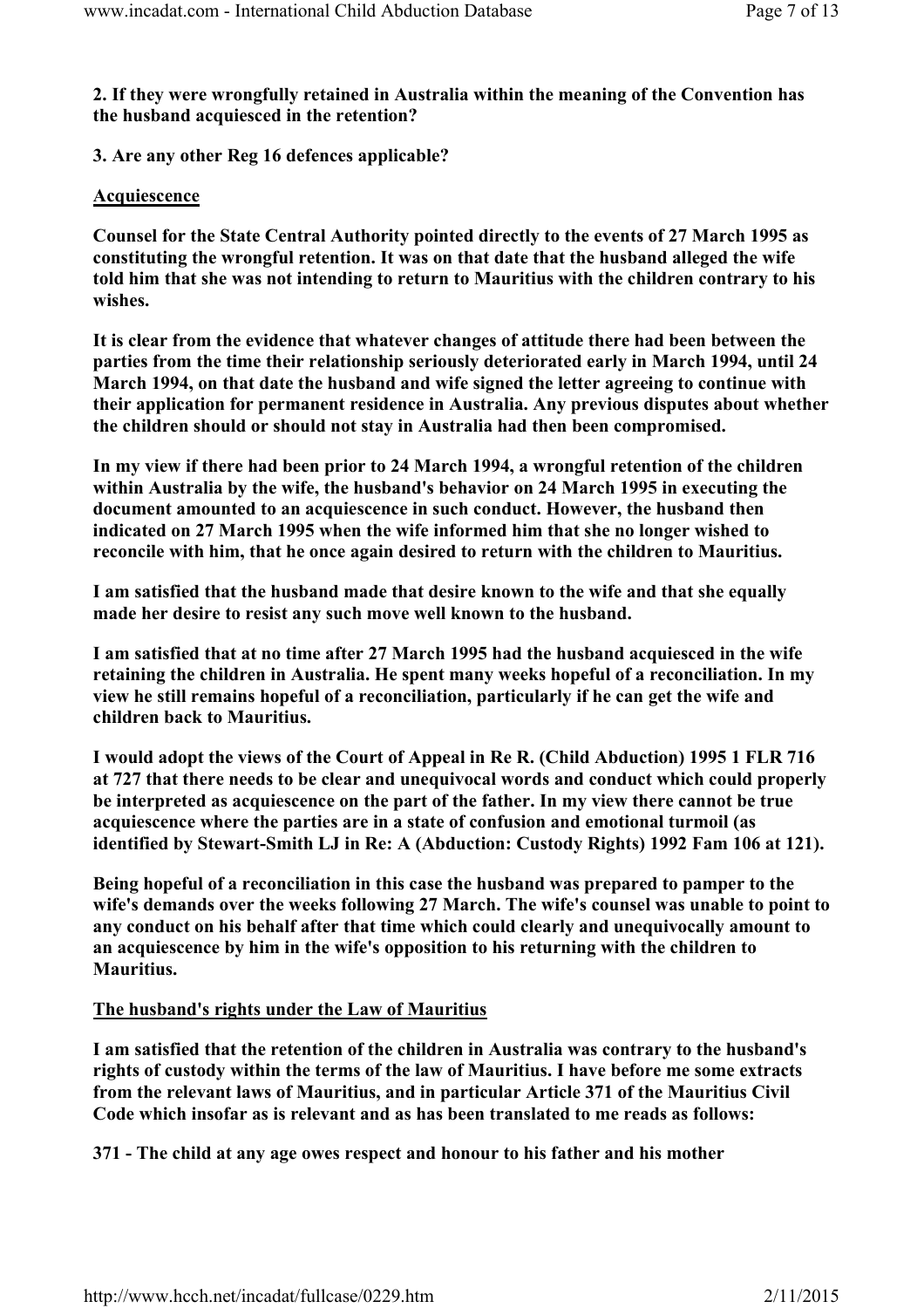371-1 He stays under their authority until he reaches his majority or his emancipation by marriage

371-2 It is the authority of the father and mother to protect the child in his security, his health, his morality. They have towards him the obligation and right to custody, supervision and education.

371-3 Subject to special conditions contrary to the established regulations under the present Article, the child cannot without the permission of his father and his mother, leave the parental house and he can only be taken away from the parental house in cases necessitated by law. However the Judge in Chambers can authorise the child to leave the parental house at the request of one of the parents, when the over possessive refusal of the other parent is not justified in the interest of the child. 372 During the marriage the father and mother exercise jointly their parental authority.

## Habitual residence

Notwithstanding that I am satisfied that from 27 March 1995 the husband wished to have the children return with him to Mauritius in the event that he could not achieve a reconciliation with the wife and that at no time has he waivered from that wish, and notwithstanding that I am satisfied that the wife at all times has fervently intended to remain in Australia, subject only to the threat of deportation, I am satisfied that these children do not come within the purview of the Hague Convention. In my view as at 27 March 1995 and as the date of filing of the application the children were not habitually resident in Mauritius, but they were habitually resident in Australia. In those circumstances retention of the children in Australia was not wrongful within the meaning of the Hague Convention.

In order for the matter to fall within the scope of the Convention, it must be demonstrated that:

- the child was habitually resident in a Contracting State immediately before any breach of custody or access rights (Article 4)

- the child is under 16 years of age (Article 4)
- and, the removal or retention is wrongful.

It is to be remembered that the habitual residence that the Court is to consider is always that of the child and not that of the parent.

Adair Dyer in "Childhood's Rights in Private International Law" (1991) Australian Journal of Family Law 103 at 104, comments that the term 'habitual residence' as emphasised in the Report of the second Special commission meeting to review the operation of the Hague Convention on the Civil Aspects of International Child Abduction (18-21 January 1993) drawn up by the Permanent Bureau; p.30:

"remains without any comprehensive legal definition, so that it will avoid the encrustations which have attached to the term 'domicile' as used in different countries for different purposes.

The term encourages Courts to focus on the facts of the case, rather than on the intent of a particular party to live in a specific country.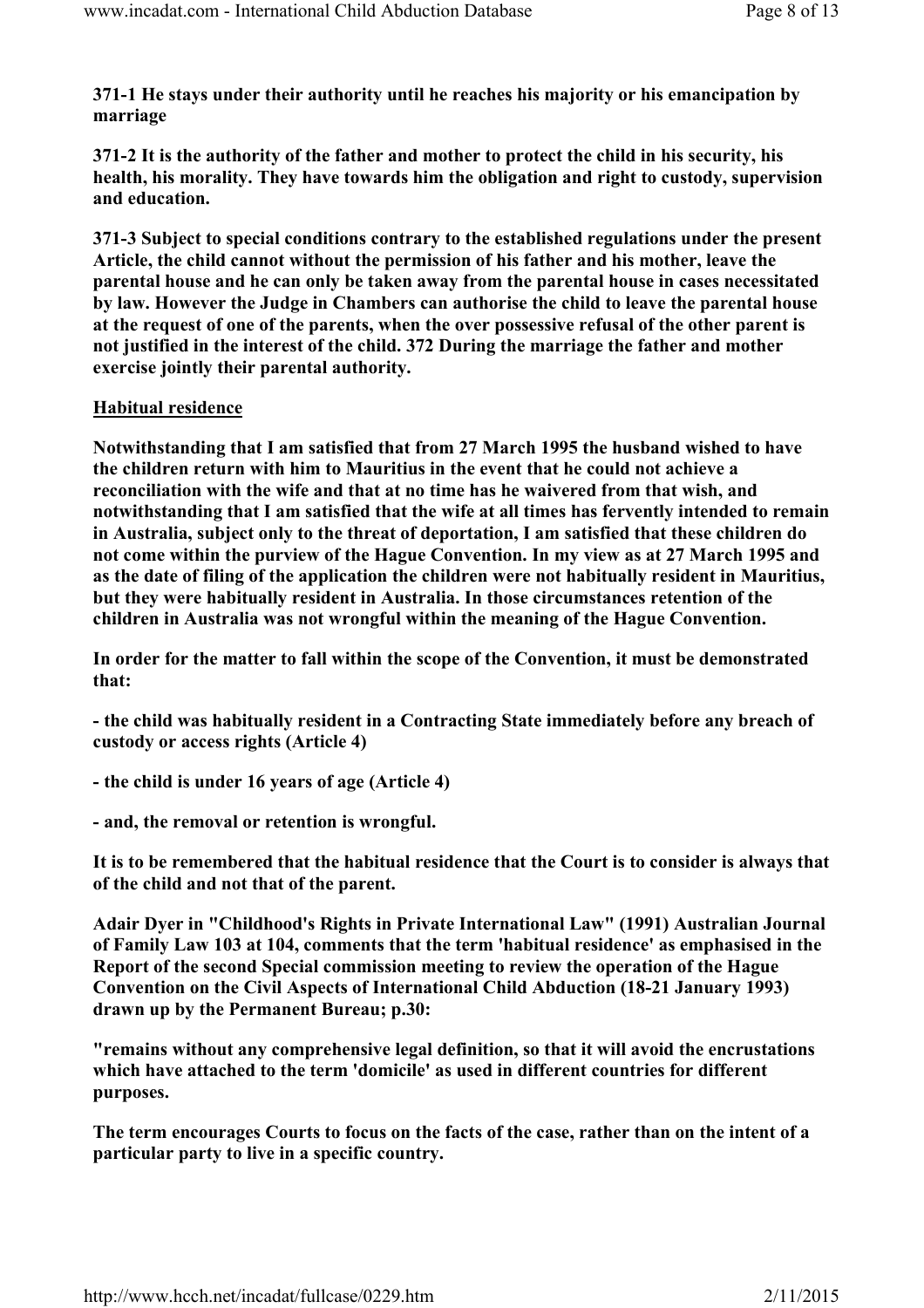The District Court of Kansas in Levesque v Levesque 25 February 1993, (93-4037-DES . (William Hilton's database of Decisions and Articles on the Hague Convention) commented that the term 'habitual residence' is not defined in the Convention and:

"necessarily depends on the facts and circumstances of each case...The intent is for the concept to remain fluid and fact based without becoming rigid."

In d'Assignies v Escalante, 9 December 1991 (BDO 51876), C.B Kaufman, Judge of the Superior Court of California, commented that "habitual residence" is an undefined term which was deliberately not defined in order to escape the rigidity and inconsistencies as between different legal systems that such technical rules can produce.

The Court of Appeal in C v S (Minor: Abduction: Illegitimate Child) (1990) 2 FLR 442 concluded that "habitual residence" was a status which could be changed in a single day by leaving a country with a settled intention not to return. A mother of an ex-nuptial child took the child from Western Australia to England. Under WA law the child was in the mother's sole custody.

The notion that the habitual residence of a child can change immediately one parent forms a settled intention not to return and acts on that intention, appears to undermine the philosophy of the Convention that custody issues are best determined by the country in which the child normally resided prior to its unilateral removal.

In Artso and Artso (1995) FLC 92-566 the parties decided to try to migrate to Australia from England. The wife was English and the husband Australian. The wife came with the children, for a trial period, ahead of the husband. She was unhappy here and wanted to take the children back to the United Kingdom with her. The father then came to Australia and she returned to England without the children, then made an application for their return under the provisions of the Hague Convention. Mushin J held that as the parents had joint custody and guardianship, the unilateral intention of the father to reside in Australia could not bind the children, as the mother wished to return to the United Kingdom. In order for the habitual residence of the children to have changed to Australia, both parents must have decided to remain in Australia.

The United States Court of Appeal in Friedrich v Friedrich, 22 January 1992, 982 F 2d 1396, remarked on the meaning of 'habitual residence';

"We agree that habitual residence must not be confused with domicile. To determine the habitual residence, the court must focus on the child, not the parents, and examine past experience, not future intentions...

"A person can have only one habitual residence. On its face, habitual residence pertains to customary residence prior to the removal. The court must look back in time, not forward."

The Court held that the child's habitual residence can only be altered by: "a change in geography and the passage of time, not by changes in parental affection and responsibility."

The United States District Court of Arizona considered the concept of 'habitual residence' in Meredith, M v Meredith, S, 26 February 1991, (79 F.Supp 1432). Mrs Meredith took the children to France and then on to the United Kingdom, keeping their whereabouts secret from her husband. Once the father found where the mother and the children were, he went to England and removed the children. The mother then made an application under the Hague Convention. The issue was whether or not it could be said that England was the 'habitual residence' of the children. The Court held that habitual residence was to be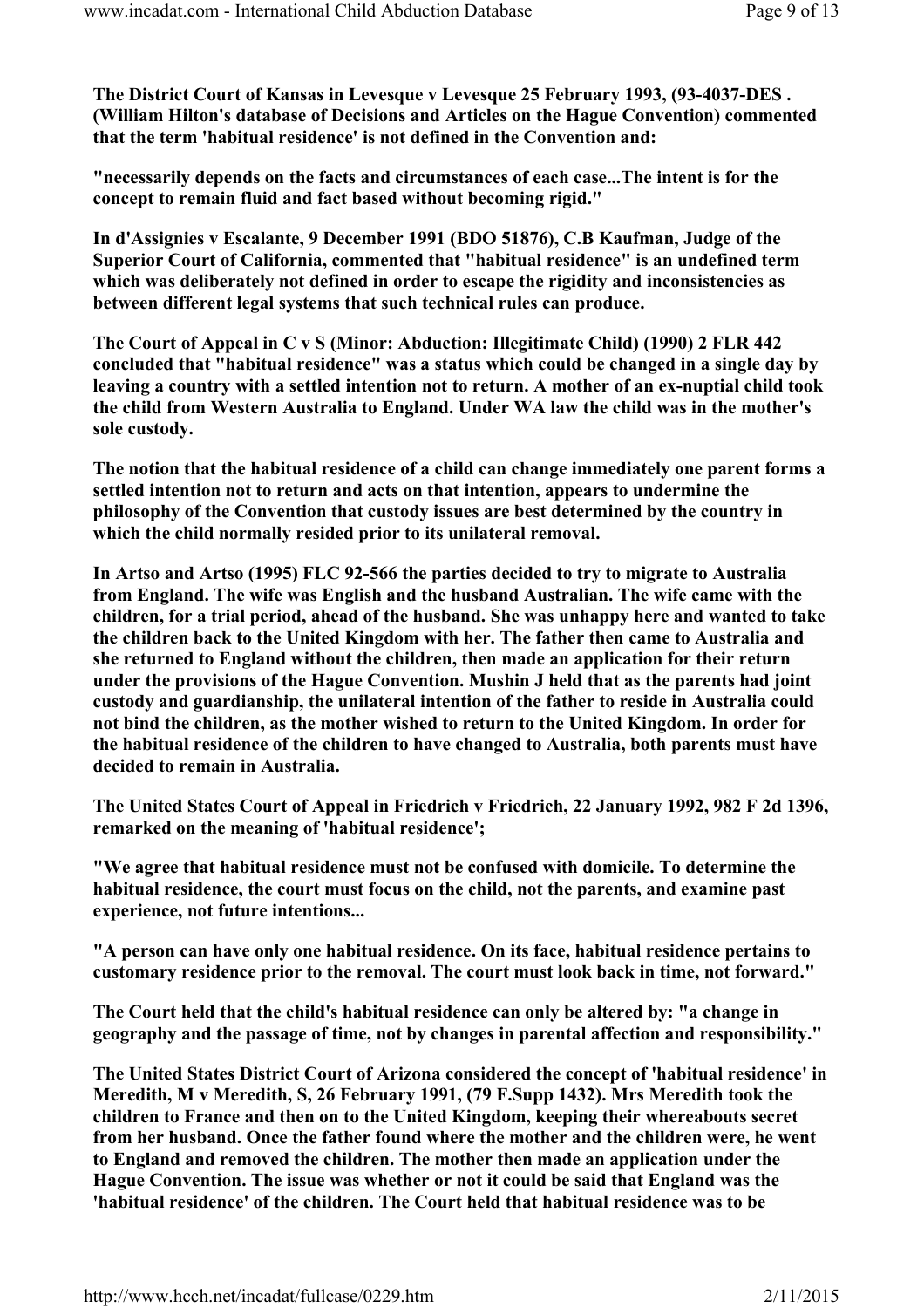determined by the facts and the circumstances of the particular case and that the mother had failed to demonstrate that the children were habitually resident in the United Kingdom. Indeed, "(it) would be inequitable and unjust to allow such conduct to create 'habitual residence'." The Court continued:

"To equate the temporary removal and subsequent sequestration of the minor child to legal status of 'habitual residence' in another country would be to reward the petitioner for her ability to conceal the child from the respondent..."

In the recent decision of Re B. (A Minor: Abduction) 1994 2 FLR 249, the Court of Appeal held (per Waite LJ at 260):

"The purposes of the Hague Convention were, in part at least, humanitarian. The objective is to spare children already suffering the effects of breakdown in their parents' relationship the further disruption which is suffered when they are taken arbitrarily by one parent from their settled environment and moved to another country for the sake of finding there a supposedly more sympathetic forum or a more congenial base. The expression 'rights of custody' when used in the Convention therefore needs to be construed in the sense that will best accord with that objective. In most cases, that will involve giving the terms the widest sense possible.

The Court of Appeal in Re F. (A Minor) (Child Abduction) 1992 1 FLR 548 dealt with a case where an English father and an Australian mother brought their English born child to Australia in April 1991. The father came on a visitor's visa having given a declaration that he would not seek authority to settle in Australia, and he would not undertake employment or formal studies here. He came with return tickets requiring return by July 1991. Nineteen packing cases were sent to arrive six weeks after the family.

The mother's case was that the parties came to Australia intending to immigrate and to regularise the father's resident status after arrival. The marriage deteriorated. On 3 July 1991 the wife told the husband that the marriage was at an end. On 10 July 1991 he flew back to England with the child. The wife applied in England under the Hague Convention on the basis that the child was habitually resident in Australia and had been wrongfully removed. Johnson J was satisfied there had been a wrongful removal and ordered the return of the child to Australia. The father appealed. The Court of Appeal dismissed the appeal. Butler-Sloss LJ said at 551:

"It is equally common ground that the child and his parents were all habitually resident in England prior to 10 April 1991. The only issue is, therefore, whether the child was habitually resident in Australia immediately before his removal on 10 July 1991. A young child cannot acquire habitual residence from those who care for him."

Her Lordship cited with approval the words of Lord Brandon in Re J (A Minor: Abduction) (1992) AC 562 at 578, where his Lordship said:

"The first point is that the expression "habitually resident" as used in Art 3 of the Convention is nowhere defined. It follows, I think, that the expression is not to be treated as a term of art with some special meaning, its rather to be understood according to the ordinary natural meaning of the two words which it contains. The second point is that the question of whether a person is or is not habitually resident in a specified country is a question of fact to be decided with reference to all the circumstances of any particular case...

A person may cease to be habitually resident in country A in a single day if he or she leaves it with a settled intention not to return to it, but to take up long term residence in country B.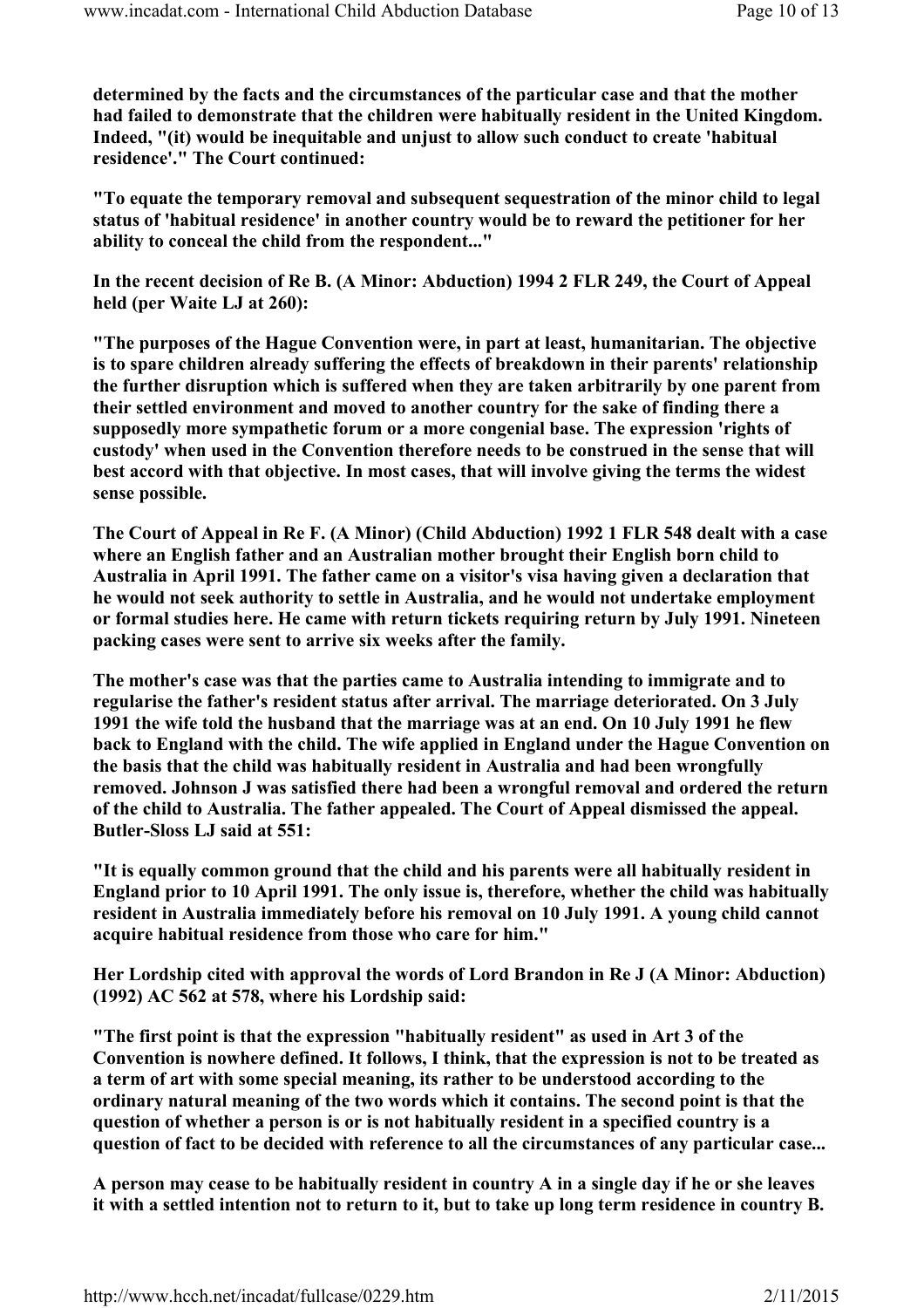instead. Such a person cannot however, become habitually resident in country B. in a single day. An appreciable period of time and a settled intention will be necessary to enable him or her to become so. During that appreciable period of time, the person will have ceased to be habitually resident in country A., but not yet have become habitually resident in country B."

The Full Court recently examined the concept of habitual residence in Cooper v Casey (1995) FLC 92-575. The case concerned some children who spent some of their time in Australia, some of their time in France, but most of their time in the United States of America. Nicholson CJ (with whom Kay and Graham JJ concurred) said at p 81,694:

However, she (counsel for the wife) submitted before Ellis J and before this Court, that the children were not habitual residents of the United States and in fact were not habitual residents of any State. She did not argue that the children were habitually resident in Australia, nor did she argue that their stay in France constituted habitual residence in that country.

In his judgment Ellis J pointed out that habitual residence is not defined either in the Regulations or the Convention and is in each case a question of fact. His Honour referred to the observations of the majority of the United States Court of Appeal, Sixth Circuit in Friedrich v Friedrich, 983 F2d 1396, decided 22 January 1993, as to the meaning of habitual residence as follows at page 1401:

"We agree that habitual residence must not be confused with domicile. To determine habitual residence the court must focus on the child not the parents and examine past experience not future intentions. ...

A person can have only one habitual residence. On its face habitual residence pertains to customary residence prior to the removal. The court must look back in time not forward."

... In Re B (Minors) (Abduction) (No 2 )1993, 1 FLR 993, Waite J, after referring to a number of authorities, summarised (at page 995) the principles relevant to the case before him as follows:

"1. The habitual residence of the young children of parents who are living together is the same as the habitual residence of the parents themselves and neither parent can change it without the express or tacit consent of the other or an order of the court.

2. Habitual residence is a term referring, when it is applied in the context of married parents living together, to their abode in a particular place or country which they have adopted voluntarily and for settled purposes as part of the regular order of their life for the time being whether it is of short or of long duration. All that the law requires for a "settled purpose" is that the parents' shared intentions in living where they do should have a sufficient degree of continuity about them to be properly described as settled.

3. Although habitual residence can be lost in a single day, for example upon departure from the initial abode with no intention of returning, the assumption of habitual residence requires an appreciable period of time and a settled intention. The House of Lords in Re J, sub nom C v S (above) refrained, no doubt advisedly, from giving any indication as to what an 'appreciable period' would be. Logic would suggest that provided the purpose was settled, the period of habitation need not be long. Certainly in Re F (above) the Court of Appeal approved a judicial finding that a family had acquired a fresh habitual residence only one month after arrival in a new country."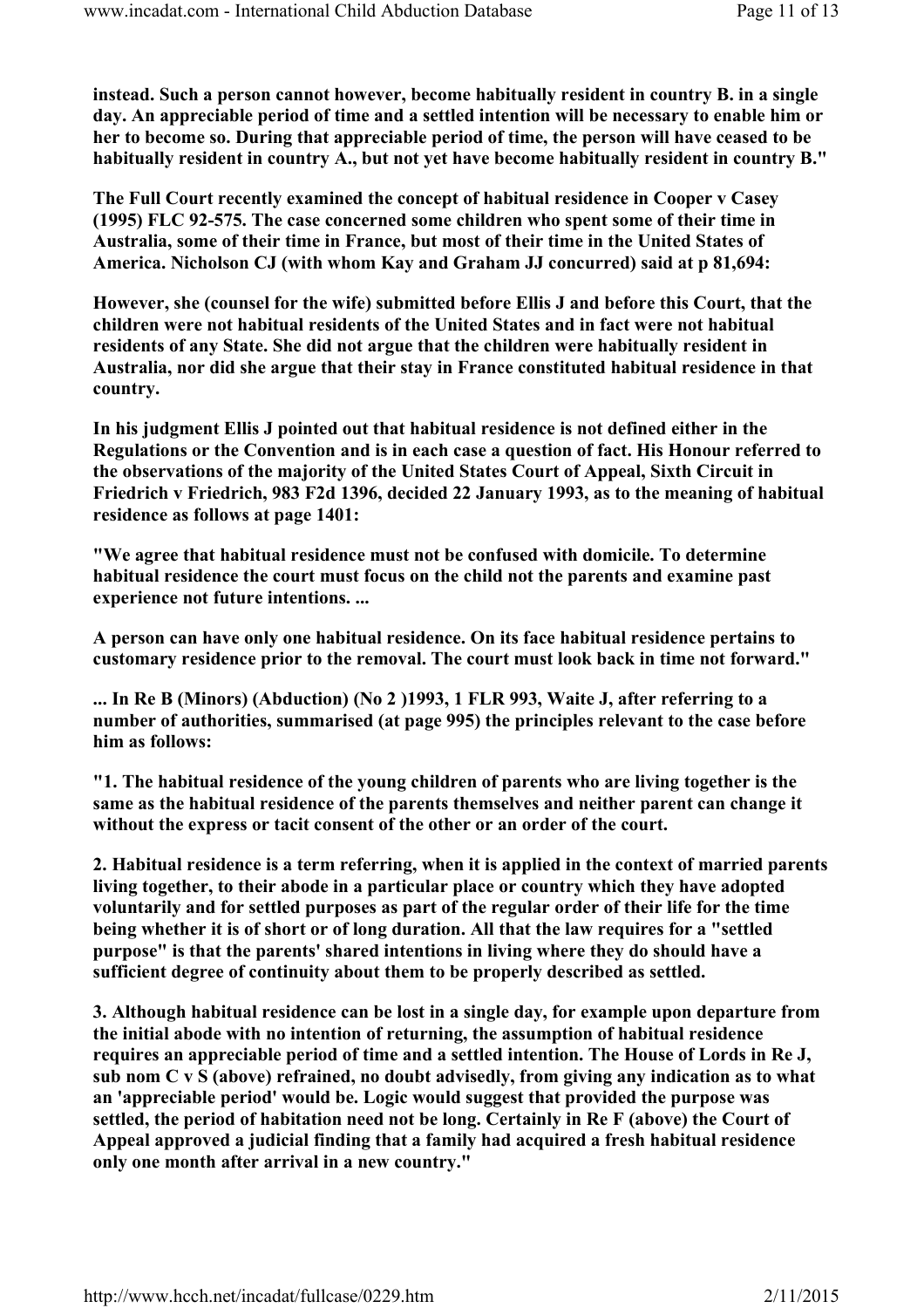It may be commented in relation to the above passage, that the period with which we are presently dealing is a much longer one than that in Re F (A Minor) (Child Abduction) (1992) 1 FLR 548 and it may also be commented that, although evidence was given that the wife and children were planning to return to France, the evidence suggested that that was for a limited period only, for the summer holidays. In those circumstances, it seems difficult to argue that the period that had elapsed following their return to France did not amount to a "settled purpose" within the meaning of the term as used in the above passage.

In Re F., supra, Butler-Sloss LJ delivering the principal judgment of the Court of Appeal, pointed to conflicting evidence which could conceivably have justified a finding that the children in question had abandoned their principal place of residence of the United Kingdom and not acquired one in Australia and said ,at pages 555-6: "The judge was entitled to make the finding that the family did intend to emigrate from the UK and settle in Australia. With that settled intention, a month can be, as I believe to be in this case, an appreciable period of time. Looking realistically at the position of A, by the time he left Sydney on 10 July 1991, he had been resident in Australia for the substantial period of nearly three months. Mr Setright, wearing two hats, on behalf of the mother and of the Lord Chancellor as the central authority, reminds us that it is important for the successful operation of the Convention that a child should have, where possible, an habitual residence, otherwise he cannot be protected from abduction by a parent from the country where he was last residing. Paraphrasing his argument, we should not strain to find a lack of habitual residence, where on a broad canvas, the child has settled in a particular country."

#### Change of residence in breach of visa requirements

In Bashir (No.9435 of 1994, judgment delivered 1 February 1995), I followed a significant line of authority holding that one can obtain a domicile of choice even as an illegal immigrant. (see Lim v Lim and Titcumb 1973 VR 370, Salacup v Salacup (1993) FLC 92-431, In re Marriage of Dick (1993) 15 Cal App 4th 44, 18 Cal Rptr 2d 743). I see no reason why that line of authority should not equally apply to residence as well as domicile.

#### Conclusion

I repeat my earlier finding that on the evidence I am not satisfied that Mauritius was the place of habitual residence of the children when, on 27 March 1995 the husband informed the wife he wanted the children to return there with him.

Although the written material made some reference to the wife raising defences under Reg 16 that the children would be exposed to a grave risk of harm if returned to Mauritius, her counsel did not press these matters at trial. In any event the wife volunteered evidence concerning her willingness to allow the children to return for access or appropriate family occassions. That evidence did not sit at all comfortably with the written material.

In the circumstances it is my view that the application should fail.

I am not entirely sure that the framers of the Convention intended it to apply to cases where the parties and the children took themselves, by mutual agreement, to a country other than their 'habitual residence' then one of the parties decided to go 'home'. Whose right of custody should then prevail? That of the parent who wants to go 'home' or that of the parent who wants to stay? A wrongful removal entails taking the child from a country in breach of a custodial right. A wrongful retention entails retaining the child in a country in clear breach of such right. When does this right arise where there parties are in the new State by agreement?